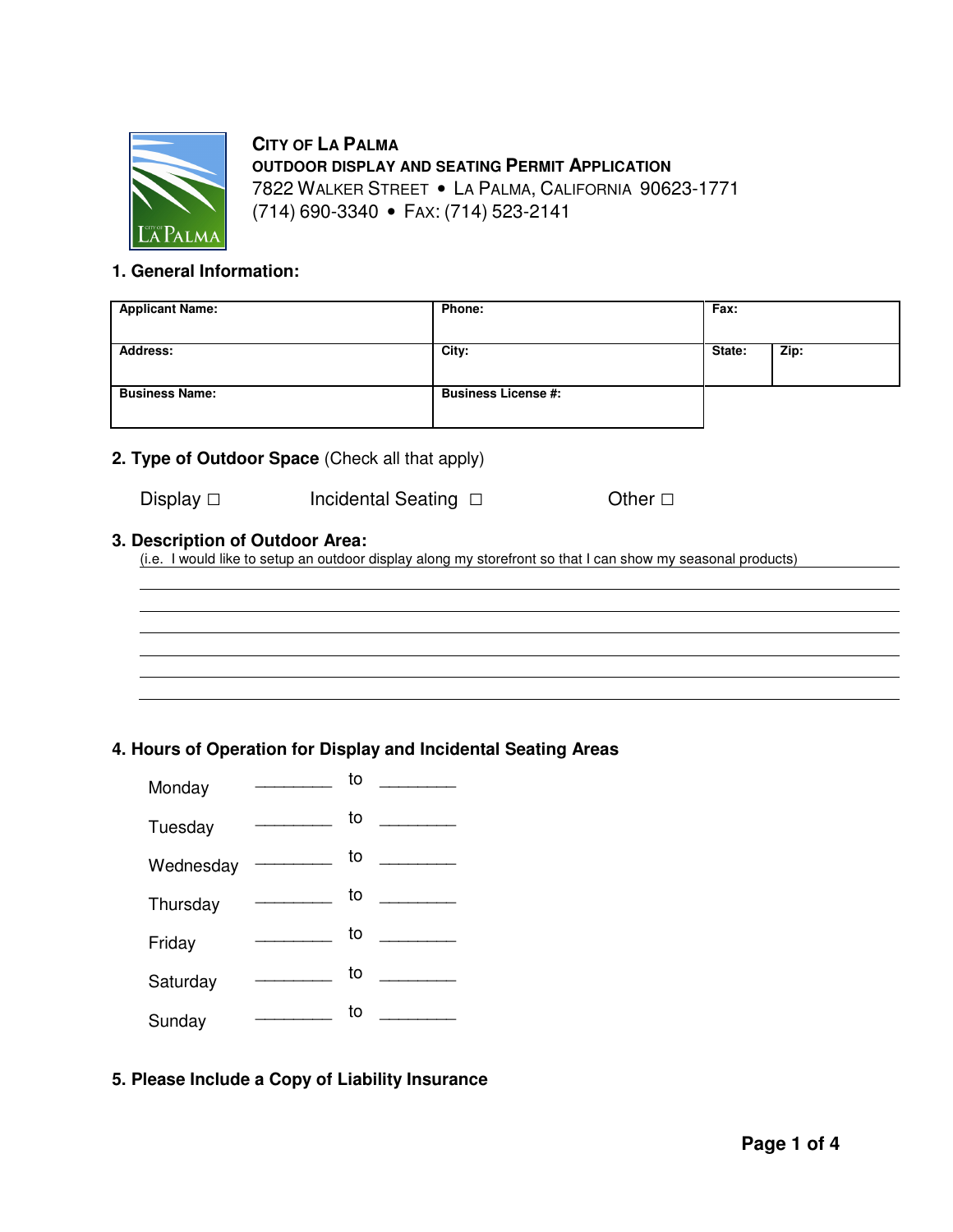

# Provide Calculation in box below

| $A=$ Total width of storefront $=$<br>linear feet                                         |
|-------------------------------------------------------------------------------------------|
| $B=$ Total width of walkway from storefront to edge of walkway or curb $=$<br>linear feet |
| C= Total width of display area (Max.= $A/2$ ) = _____<br>linear feet                      |
| D= Total depth of display area (Max.= $B - 5ft$ .) =<br>linear feet                       |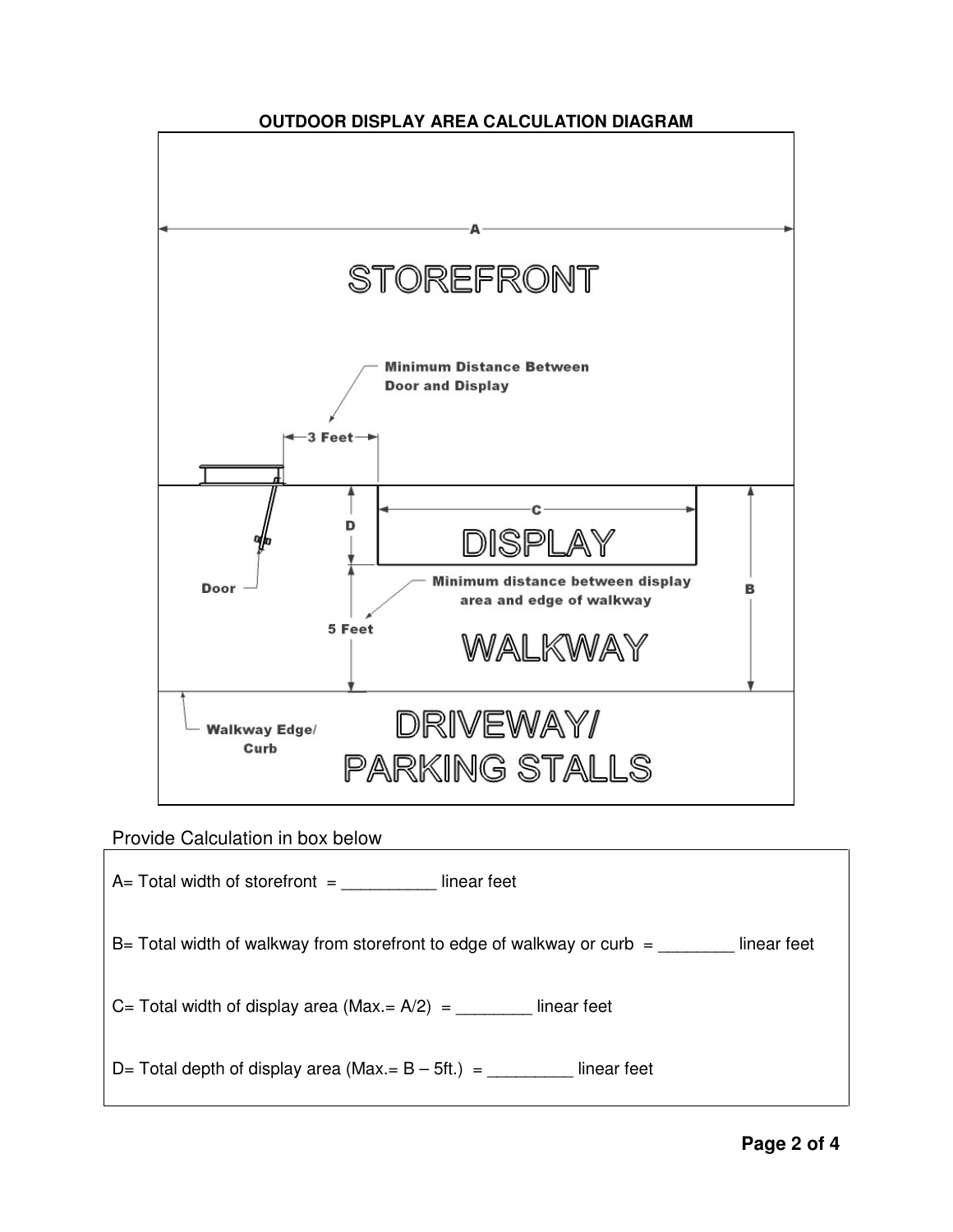

# Provide Calculation in box below